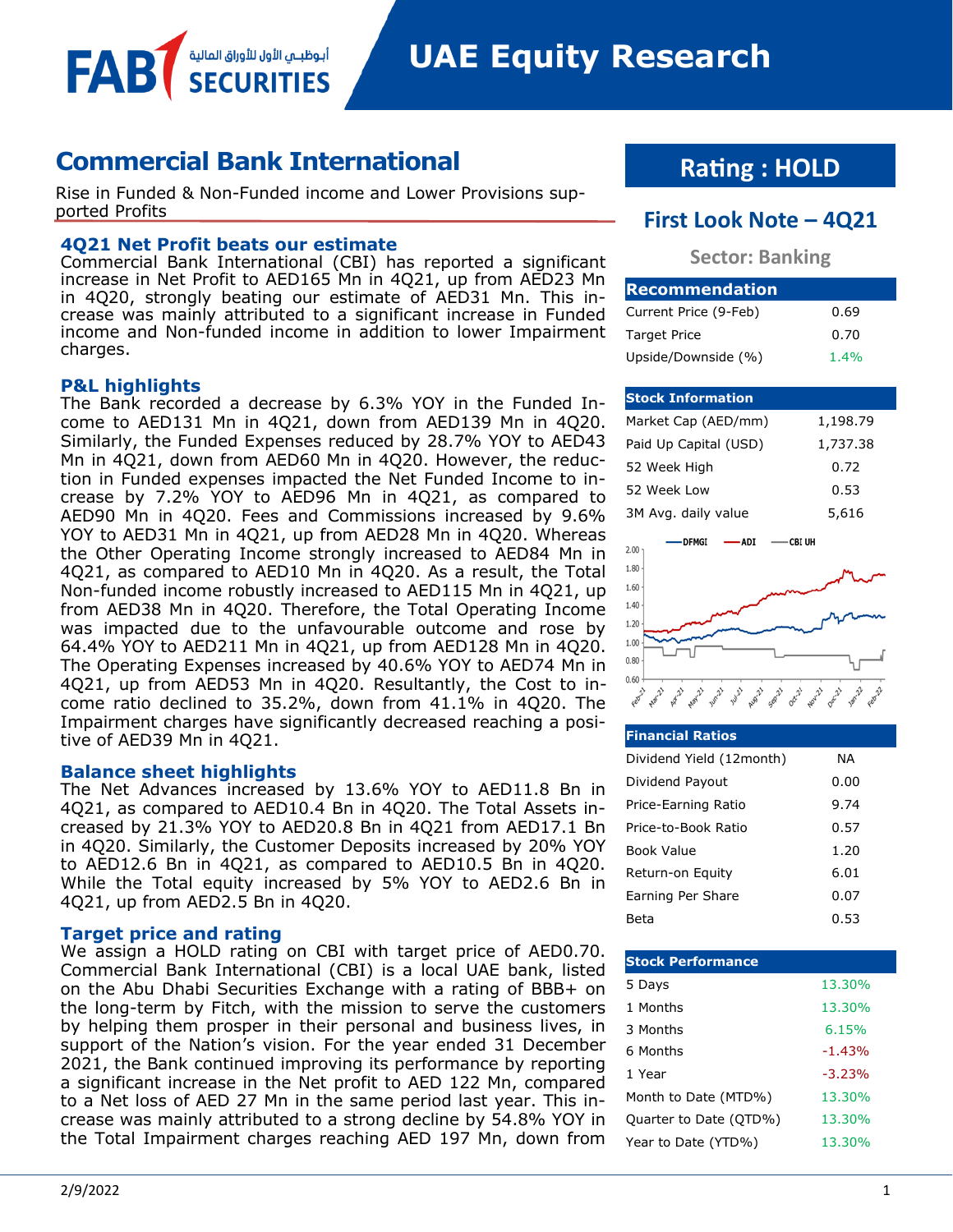## أبوظبـي الأول للأوراق المالية<br>SECURITIES FAB

**UAE Equity Research: Commercial Bank International (CBI) - 4Q21**

AED 437 Mn end of year 2020, led by lower ECL charge for the year as well as the lower Impairment loss on property inventory. However, the Total Operating income has declined to AED 631 Mn in 2021 due to a drop by 9.9% and 21.1% YOY in both Net funded income and Non-funded income to AED 376 Mn and AED 255 Mn, respectively in 2021. The Operating expenses have increased to AED 303 Mn, compared to AED 264 Mn in 2020. Thus, the Cost to income ratio (C/I) increased to 48%, from 35.7% in 2020. The Bank operates via five segments namely – Wholesale Banking, Retail Banking, Treasury, Real Estate and Other. The Treasury, Wholesale Banking unit and Other segments contributed the most to the Net Profit. Furthermore, Retail Banking and Real Estate incurred losses during FY 2021. The Wholesale Banking segment has rebounded to AED61.2 Mn in Net Profit, as compared to Net Loss of AED67.7 Mn in 2020. It was mainly due lesser Impairment charges in 2021. On the other hand, the Real estate segment witnessed the highest decline to Net Loss of AED7.8 Mn in 2021, down from Net Profit of AED104.7 Mn in 2020. It was driven by a significant decline in Other Operating Income from AED130.2 Mn in 2020, to AED2.2 Mn in 2021. The Retail Banking segment reported a decline in Net Loss to AED45.8 Mn in 2021, down from Net Loss of AED53.7 Mn in 2020. The slight improvement was mainly due to decline in Impairment charges related to the segment. The Treasury segment positively contributed to the Bank's Net Profit mainly due to significant growth in Inter-segmental Net Interest Income in 2021. Lastly, the Other segment grew significantly because of robust growth in Other Operating Income in 2021. On the other hand, the Bank has shown growth in the Balance sheet with an increase by 21% YOY in the Total Assets to AED 20.8 Bn, from AED 17.1 Bn. Whereas the Net loans and advances have increased by 14% YOY reaching AED 11.8 Bn at the end of 2021. Similarly, the Customers deposits have grown up by 20% YOY to AED 12.6 Bn, up from AED 10.5 Bn in 2020. Resultantly, the Advances to Deposits (ADR) ratio has dropped by 528 bps to 93.7% in 2021, down from 99% in 2020. The Bank's Capital Adequacy ratio remained strong at 14.8% in 2021. In 2021, the Net Interest Margin (NIM) has declined to 3.1% from 3.4% in 2020, whereas the Net Interest Spread also dropped to 3.1% from 3.5% in 2020. While the profitability ratios such as Return on Average Asset (ROAA) and Return on Average Equity (ROAE), have both increased to 0.6% and 4.8%, respectively in 2021. The Bank will continue focusing on the customers and help them grow their businesses and realise their ambitions. Based on our analysis, we assign a HOLD rating on the stock.

#### **CBI– Relative Valuation**

| AED mm | 2017 | 2018 | 2019  | 2020                     | 2021 |
|--------|------|------|-------|--------------------------|------|
| PE(x)  | 7.93 | 6.22 | 12.97 | $-43$<br>- 1. 2<br>−−……⊤ | 9.86 |
| P/B(x) | 0.60 | 0.62 | 0.60  | 0.61                     | 0.57 |

*FABS Estimate & Co Data*

**CBI - P&L**

| AED mm                                                | 4Q20         | 3Q21         | 4Q21     | 4Q21F | Var       | YOY Ch    | QOQ Ch    | 2020   | 2021     | Change    |
|-------------------------------------------------------|--------------|--------------|----------|-------|-----------|-----------|-----------|--------|----------|-----------|
| Funded income                                         | 139          | 126          | 131      | 132   | $-1.4%$   | $-6.3%$   | 3.6%      | 667    | 513      | $-23.1%$  |
| Income from Islamic financing and<br>investing assets | 13           | 13           | 12       | 13    | $-9.9%$   | $-6.9%$   | $-4.8%$   | 41     | 50       | 20.5%     |
| Funded expenses                                       | -60          | $-41$        | $-43$    | -46   | $-7.0%$   | $-28.7%$  | 6.0%      | $-275$ | $-178$   | $-35.3%$  |
| Depositors' share of profits                          | $-2$         | $-2$         | $-4$     | $-2$  | NΜ        | 49.2%     | 68.3%     | $-15$  | $-9$     | $-43.3%$  |
| <b>Net funded income</b>                              | 90           | 96           | 96       | 98    | $-2.1%$   | 7.2%      | $0.0\%$   | 418    | 376      | $-9.9%$   |
| Fees and commissions                                  | 28.0         | 25.0         | 30.7     | 28.0  | $9.9\%$   | $9.6\%$   | 23.1%     | 146    | 121      | $-17.0%$  |
| Other operating income, net                           | 10           | 37           | 84       | 6     | <b>NM</b> | <b>NM</b> | <b>NM</b> | 177    | 133      | $-24.4%$  |
| <b>Total non-funded income</b>                        | 38           | 62           | 115      | 34    | <b>NM</b> | <b>NM</b> | 85.7%     | 323    | 255      | $-21.1%$  |
| <b>Total operating income</b>                         | 128          | 158          | 211      | 132   | 59.2%     | 64.4%     | 33.5%     | 740    | 631      | $-14.8%$  |
| Operating expenses                                    | $-53$        | -76          | $-74$    | $-76$ | $-1.9%$   | 40.6%     | $-1.8\%$  | $-264$ | $-303$   | 14.6%     |
| Pre provision profit                                  | 75           | 82           | 137      | 57    | <b>NM</b> | 81.0%     | 65.9%     | 476    | 328      | $-31.1%$  |
| Impairment                                            | -50          | -58          | 39       | $-26$ | NΜ        | <b>NM</b> | NΜ        | -437   | $-197$   | $-54.8%$  |
| Share of results of associates                        | $-2$         | $\mathbf{0}$ | $\Omega$ | 0     | <b>NA</b> | <b>NM</b> | NA.       | $-5$   | $\Omega$ | <b>NM</b> |
| Non-controlling interests                             | $\mathbf{0}$ |              | $-11$    | 0     | <b>NA</b> | <b>NM</b> | NΜ        | -61    | $-9$     | $-85.6%$  |
| <b>Net profit</b>                                     | 23           | 25           | 165      | 31    | <b>NM</b> | <b>NM</b> | <b>NM</b> | $-27$  | 122      | <b>NM</b> |
|                                                       |              |              |          |       |           |           |           |        |          |           |

*FABS estimate & Co Data*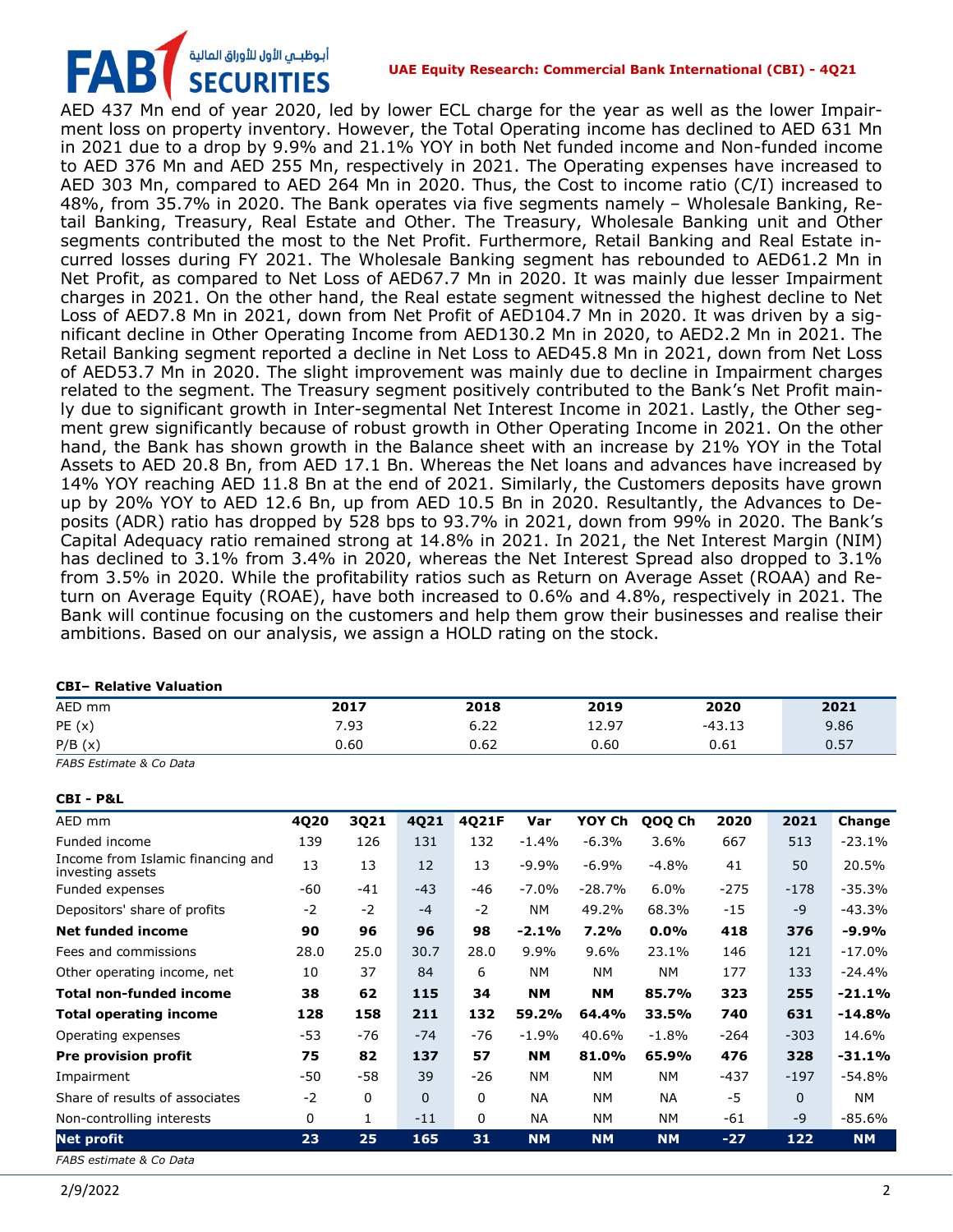# FAB<sup>T</sup> SECURITIES

#### **CBI - P&L KPI**

| AED mm          | 4Q20     | 3Q21    | 4Q21     | YOY Ch   | QOQ Ch         | 2020     | 2021  | Change  |
|-----------------|----------|---------|----------|----------|----------------|----------|-------|---------|
| Net FI/OI       | 70.0%    | 60.9%   | 45.6%    | $-2,435$ | $-1,529$       | 56.4%    | 59.6% | 321     |
| <b>NIM</b>      | 3.3%     | $3.0\%$ | 3.1%     | $-22$    | 6              | $3.4\%$  | 3.1%  | -38     |
| <b>NIS</b>      | 3.4%     | 3.0%    | 3.1%     | $-32$    | $\overline{7}$ | 3.5%     | 3.1%  | -34     |
| Fees & comms/OI | 21.9%    | 15.8%   | 14.6%    | $-729$   | $-123$         | 19.7%    | 19.2% | -51     |
| Trading/OI      | 8.1%     | 23.3%   | 11.9%    | 371      | $-1,140$       | 23.9%    | 11.8% | $-1204$ |
| Cost to income  | 41.1%    | 47.8%   | 35.2%    | -596     | $-1,266$       | 35.7%    | 48.0% | 1230    |
| Impairment/PPP  | 43.6%    | 70.1%   | $-16.9%$ | $-6,051$ | $-8,699$       | 84.0%    | 60.4% | $-2363$ |
| NP/OI           | 18.2%    | 16.0%   | 78.2%    | 6,000    | 6,217          | $-3.7%$  | 19.3% | 2300    |
| <b>ROAE</b>     | $-1.1\%$ | $-0.8%$ | 4.7%     | 577      | 552            | $-1.1\%$ | 4.8%  | 587     |
| <b>ROAA</b>     | $-0.1%$  | $-0.1%$ | 0.6%     | 73       | 74             | $-0.2%$  | 0.6%  | 80      |

*FABS estimate & Co Data*

#### **CBI- Key BS Items**

| AED mm                   | 4Q20     | 1Q21    | <b>2Q21</b> | 3Q21    | 4Q21   | YOY Ch |
|--------------------------|----------|---------|-------------|---------|--------|--------|
| <b>Net advances</b>      | 10,372   | 10,226  | 10,082      | 10,603  | 11,779 | 13.6%  |
| QOQ Change               | $-1.8%$  | $-1.4%$ | $-1.4%$     | 5.2%    | 11.1%  |        |
| <b>Total assets</b>      | 17,129   | 15,970  | 17,053      | 17,495  | 20,774 | 21.3%  |
| QOQ Change               | $-6.2\%$ | -6.8%   | 6.8%        | 2.6%    | 18.7%  |        |
| <b>Customer deposits</b> | 10,481   | 9,929   | 10,670      | 10,236  | 12,574 | 20.0%  |
| QOQ Change               | $-1.7%$  | $-5.3%$ | 7.5%        | $-4.1%$ | 22.8%  |        |
| <b>Total equity</b>      | 2,491    | 2,393   | 2,420       | 2,445   | 2,615  | 5.0%   |
| QOQ Change               | 2.9%     | $-3.9%$ | 1.1%        | 1.0%    | 6.9%   |        |

*FABS estimate & Co Data*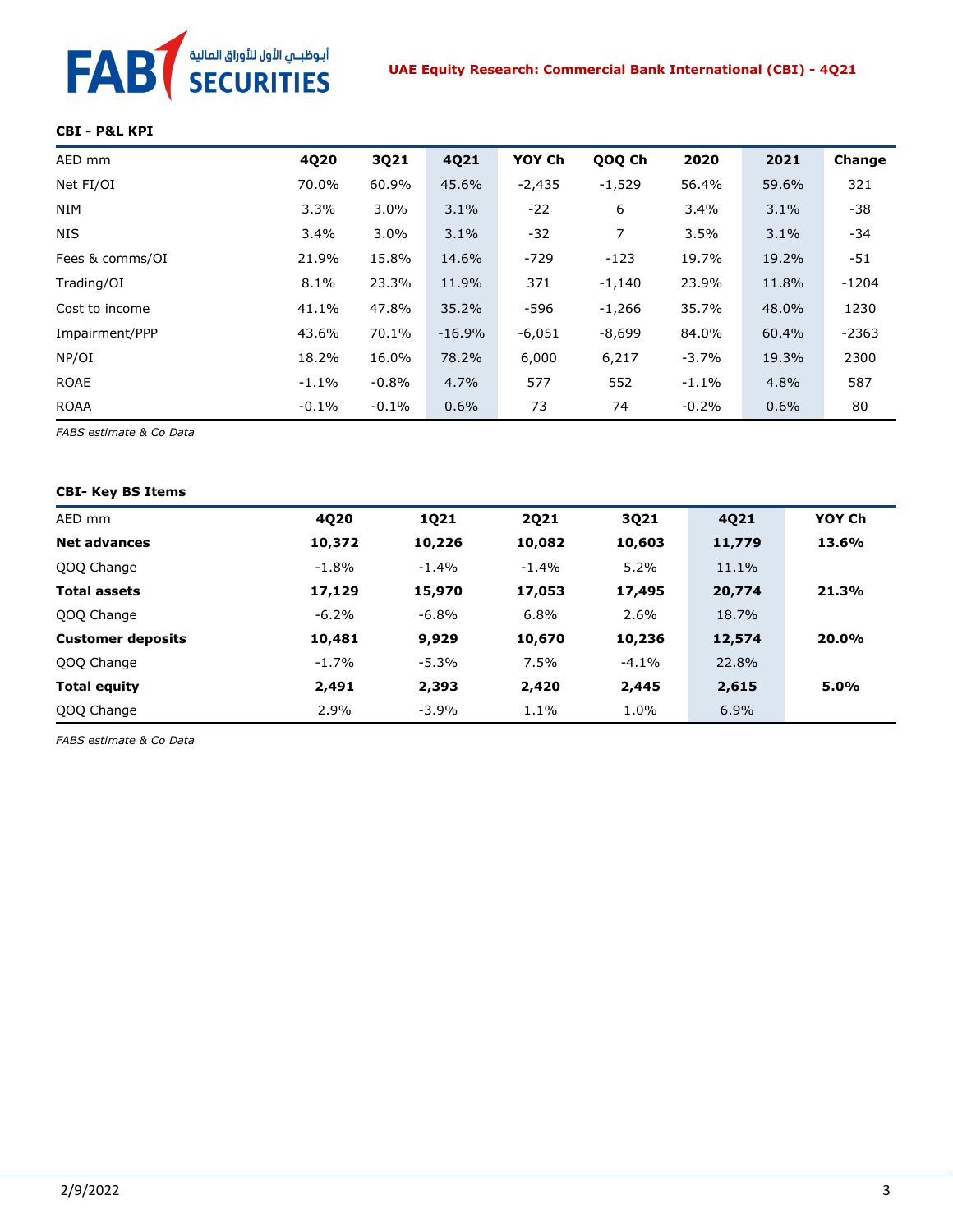#### **Research Rating Methodology:**

| Rating        | <b>Upside/Downside potential</b> |
|---------------|----------------------------------|
| <b>BUY</b>    | Higher than $+15%$               |
| ACCUMULATE    | Between $+10\%$ to $+15\%$       |
| <b>HOLD</b>   | Lower than $+10\%$ to $-5\%$     |
| <b>REDUCE</b> | Between -5% to -15%              |
| <b>SELL</b>   | Lower than -15%                  |

#### **FAB Securities Contacts:**

| <b>Research Analysts</b>                         |                                          |                            |
|--------------------------------------------------|------------------------------------------|----------------------------|
| Ahmad Banihani                                   | +971-2-6161629                           | ahmad.banihani@Bankfab.com |
| <b>Sales &amp; Execution</b>                     |                                          |                            |
| Abu Dhabi Head Office                            |                                          |                            |
| <b>Trading Desk</b>                              | $+971 - 2 - 6161700/1$<br>+971-2-6161777 | Online Trading Link        |
| <b>Institutional Desk</b><br>Sales and Marketing | +971-4-4245765<br>+971-2-6161703         |                            |
|                                                  |                                          |                            |

#### **DISCLAIMER**

This report has been prepared by FAB Securities (FABS), which is authorised by the UAE Securities and Commodities Authority, licensing registration number 604002, and is a member of the Abu Dhabi Securities Exchange and Dubai Financial Market. The information, opinions and materials contained in this report are provided for information purposes only and are not to be used, construed, or considered as an offer or the solicitation of an offer or recommendation to sell or to buy or to subscribe for any investment security or other financial instrument. The information, opinions and material in this report have been obtained and derived from publicly available information and other sources considered reliable without being independently verified for their accuracy or completeness. FABS gives no representation or warranty, express or implied, as to the accuracy and completeness of information and opinions expressed in this report. Opinions expressed are current as of the original publication date appearing on the report only and the information, including the opinions contained herein, are subject to change without notice. FABS is under no obligation to update this report. The investments referred to in this report might not be suitable for all recipients. Recipients should not base their investment decisions on this report and should make their own investigations, and obtain independent advice, as appropriate. Any loss or other consequences arising from the uses of material contained in this report shall be the sole and exclusive responsibility of the recipient and FABS accepts no liability for any such loss or consequence. The value of any investment could fall as well as rise and the investor may receive less than the original amount invested. Some investments mentioned in this report might not be liquid investments, which could be difficult to realise in cash. Some investments discussed in this report could be characterised by high level of volatility, which might result in loss. FABS owns the intellectual property rights and any other material contained in this report. No part of this report may be reproduced, utilised or modified in any form either in whole or in part or by any electronic, mechanical or other means, now known or hereafter invented, including photocopying and recording, or stored in any retrieval system without the prior consent of FABS in writing. While utmost care has been taken to ensure that the information provided is accurate and correct, neither FABS, nor its employees shall, in any way, be responsible for the contents. By accepting this document, the recipient agrees he/she has read the above disclaimer and to be bound by the foregoing limitations/ restrictions.